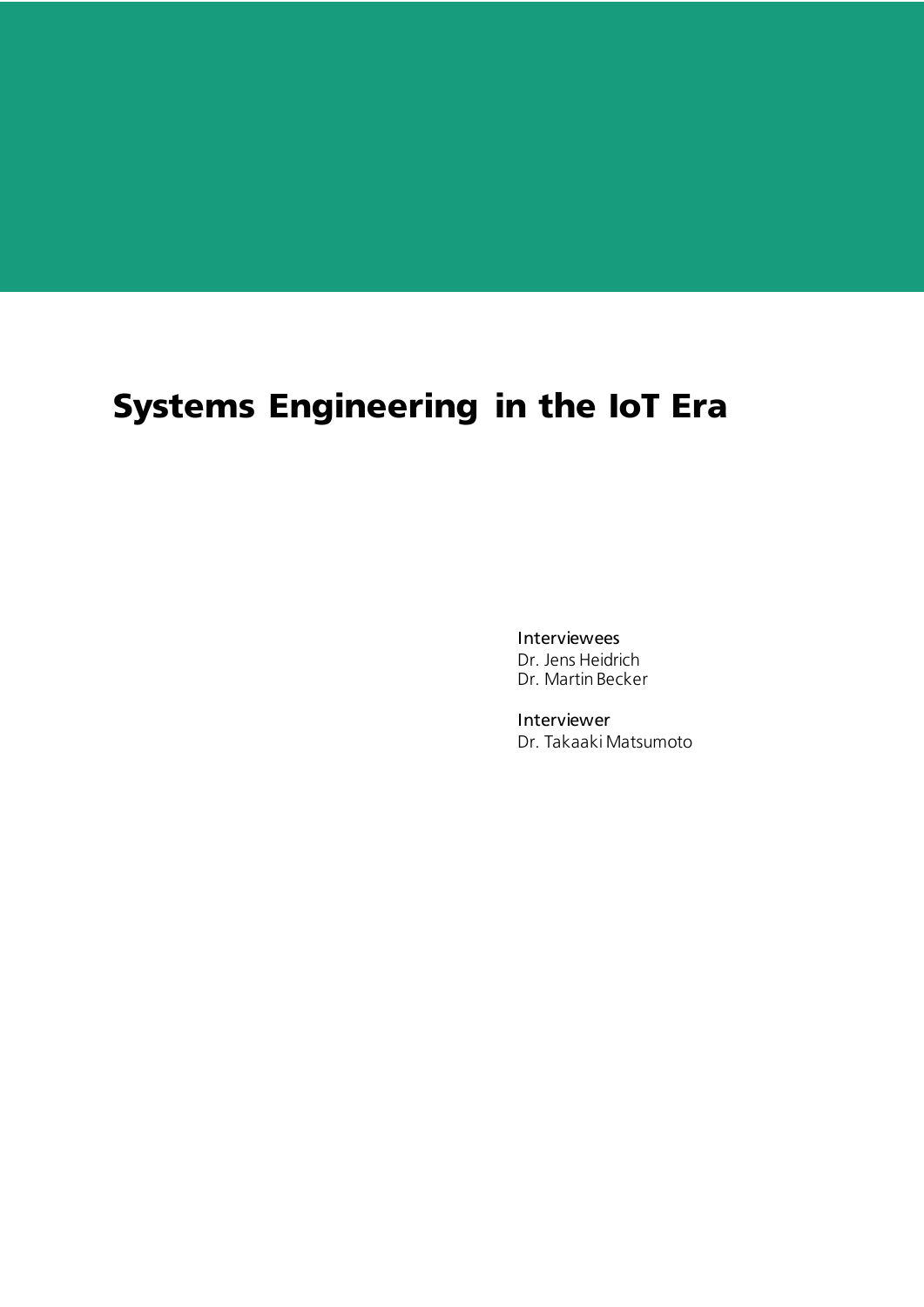Fraunhofer IESE is an institute of the Fraunhofer-Gesellschaft. The institute transfers innovative software development techniques, methods and tools into industrial practice, assists companies in building software competencies customized to their needs, and helps them to establish a competitive market position.

Fraunhofer IESE is directed by Prof. Dr.-Ing. Peter Liggesmeyer (Executive Director) Prof. Dr. Dieter Rombach (Business Development Director) Fraunhofer-Platz 1 67663 Kaiserslautern Germany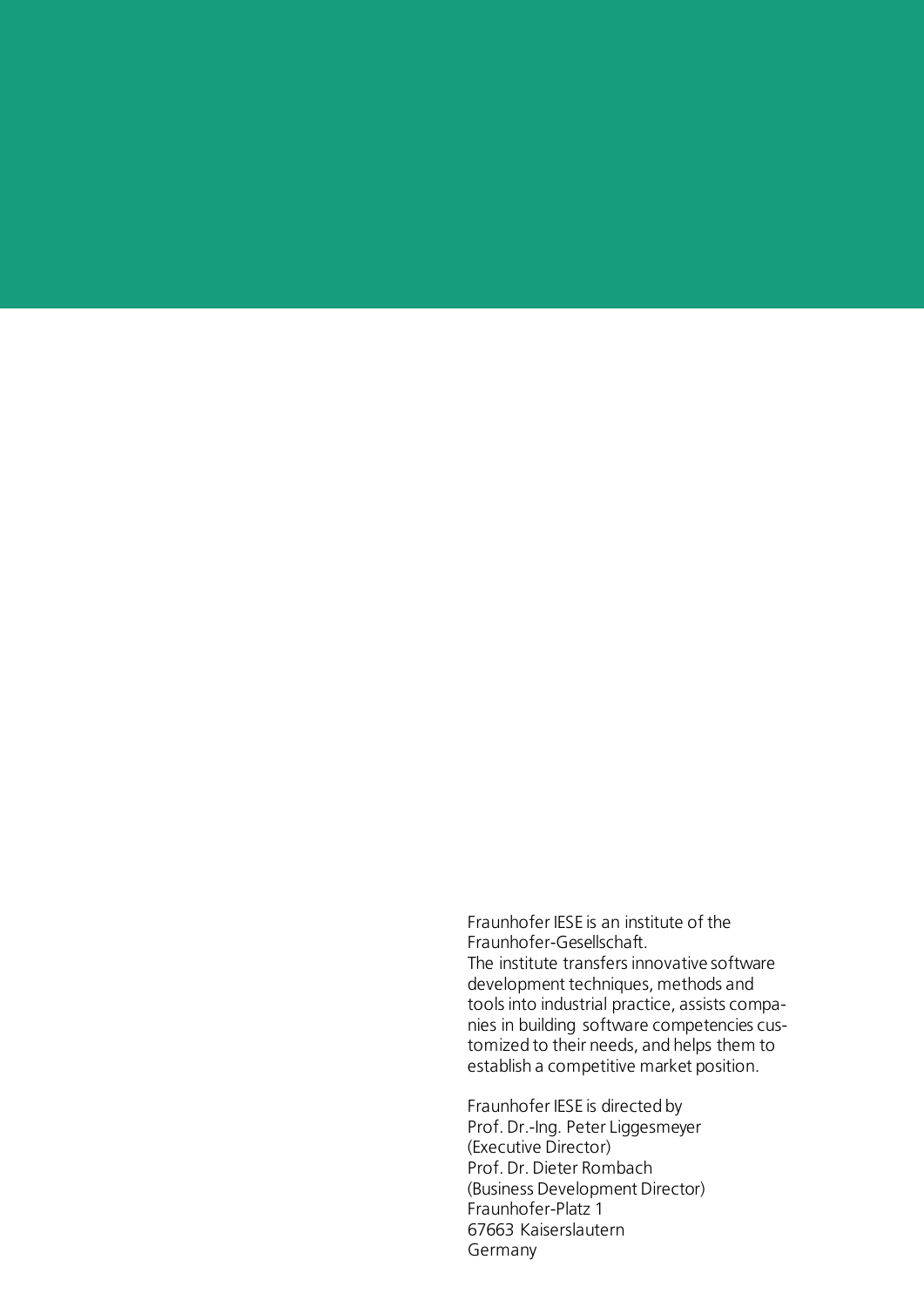## Introduction

The amount of software in formerly largely hardware-dominated products has continuously increased over time. Software is perceived as an enabler of new, innovative services and business models in all sectors of industry and society. Systems Engineering is an interdisciplinary approach that considers both the business and the technical needs of all customers. Being able to establish appropriate Systems Engineering practices in the organization is crucial for staying competitive and for developing innovative products on time, within budget, and with a high level of quality.

In summer 2016, Fraunhofer IESE conducted a study about challenges and best practices in the area of Systems Engineering across innovative companies in the German-speaking region. The results of the study were presented in Japan at the end of October 2016, as many Japanese companies are interested in sharing experience on how to successfully establish Systems Engineering in the organization and make it sustainable.

Within that context, the president of the Software Reliability Enhancement Center (SEC) of the Japanese Information-technology Promotion Agency (IPA), Dr. Takaaki Matsumoto, conducted an interview with Dr. Jens Heidrich and Dr. Martin Becker from Fraunhofer IESE, who presented the results of the study in Japan. This article presents a summary of the conversation.

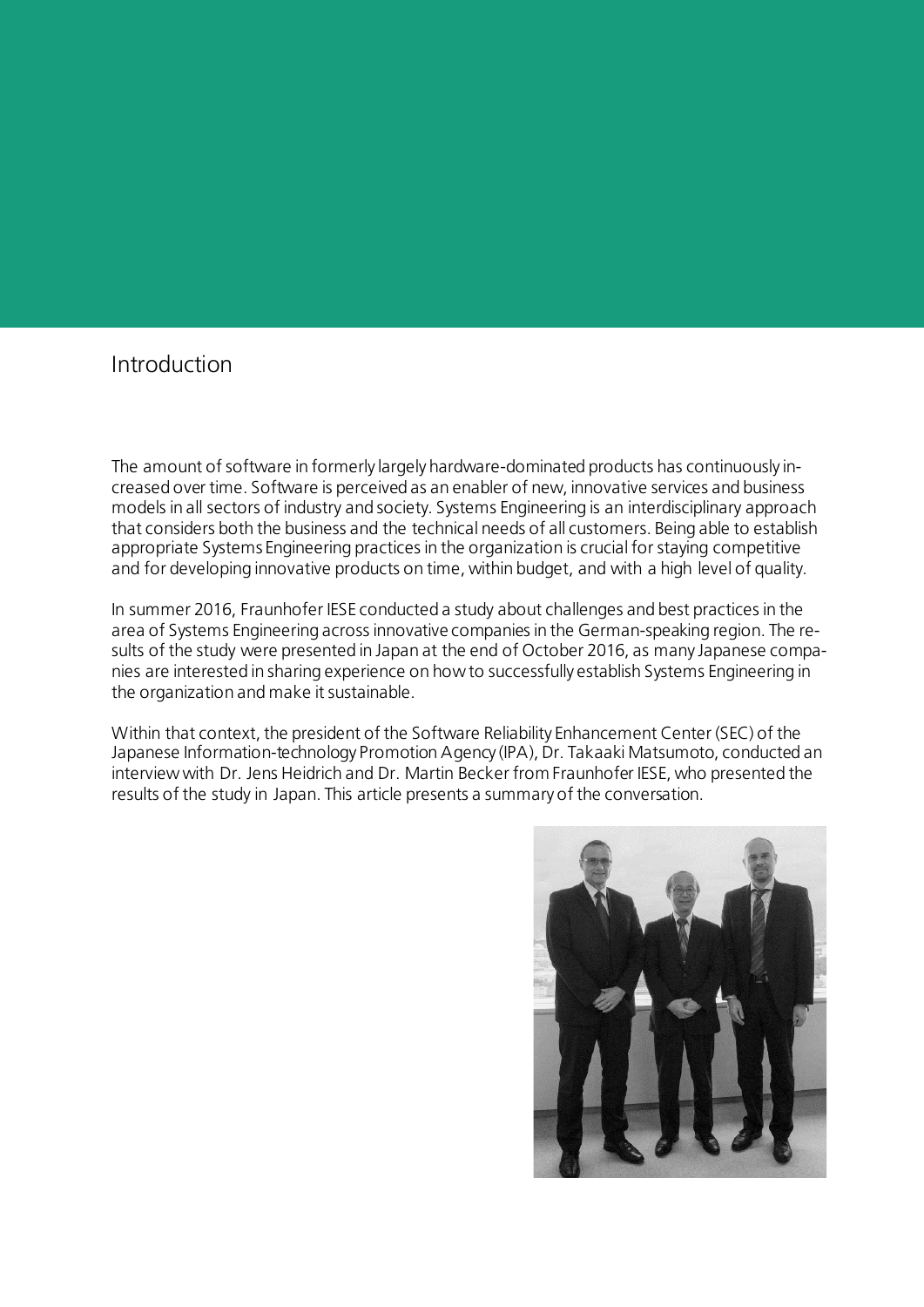### Interview

*Matsumoto: We have invited you to get your input and views about the influence of Systems Engineering in the era of IoT. First, can you explain to us why this is important for companies and what activities IESE is pursuing in this context?*

**Heidrich:** What we see in recent years is an increased trend towards system integration. Companies are seeking new business models and new opportunities. For instance, the company Adidas, a sports company, recently bought Runtastic, a company in the area of fitness applications for smartphones. We observe that formerly more product-, hardware-oriented companies are going towards completely new products, completely new business models. Digitization/IoT is a kind of enabler in order to discover new markets. We go from formerly closed monolithic systems to highly integrated systems of systems. A so-called smart ecosystem integrates information systems for controlling some business processes and embedded systems for controlling some technical processes as one unit to achieve a common, superior goal. One huge application field of these smart ecosystems in Germany is Industrie 4.0. Another important application field for IESE in recent years has been in the area of Smart Rural Areas. A great number of people in Germany live in rural areas. In the project Digital Villages, which is sponsored by the German state of Rhineland-Palatinate, we are building up two model regions for investigating the opportunities of IoT and digitization in rural areas.

#### *Matsumoto: What is the focus of the Digital Villages project? Is it in Smart Farming or Smart Agriculture?*

**Heidrich:** There are different potential application fields of Smart Rural Areas. In the Digital Villages project, we are focusing on concepts around Smart Delivery and Mobility. For instance, we evaluate the efficient delivery of local goods supported by people who live in the countryside – as a kind of crowd-based delivery approach. In other projects in the context of Smart Rural Areas we also work in the areas of Smart Farming and Smart Health (e.g., tele-medical services or ambient assistant living).

*Matsumoto: There is one big problem that we have in Japan, because especially in rural areas the average age is high, so there are many elderly people. Mobility is very important, especially in the rural areas because those elderly people cannot easily move around. The same is true for healthcare as well.*

**Becker:** Some years ago, there were large programs on Smart Cities in Europe, and while we were attending such a conference on the EU level, it became clear that we have to do something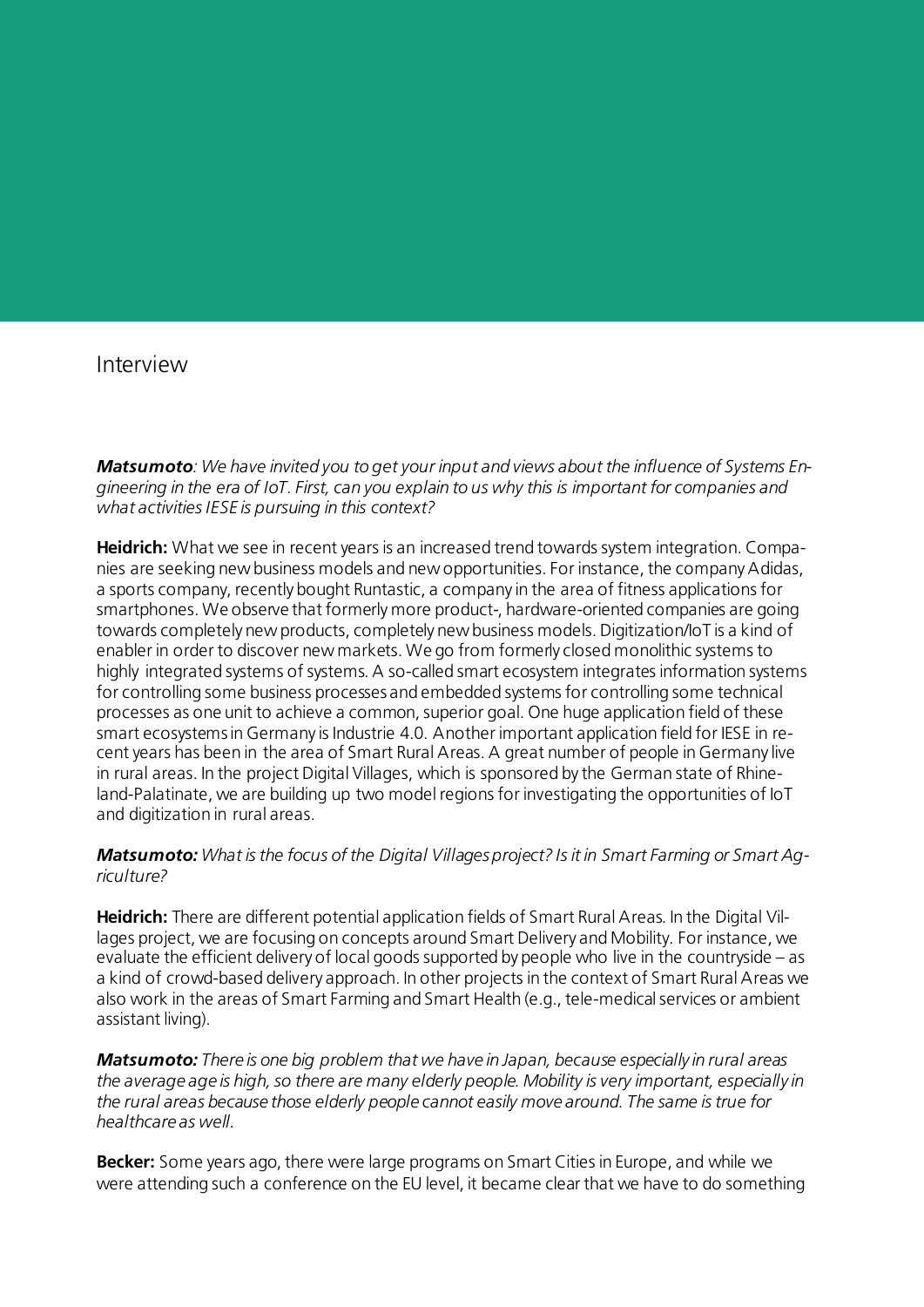for the rural areas. The majority of people in Germany and also across Europe lives in rural areas with less infrastructure compared to cities and a higher number of elderly people, who want to live in their familiar environment for as long as possible. Therefore, the key question was how concepts we know from Smart Cities can be brought to the more rural areas.

*Matsumoto: Talking about Smart Farming in Japan, the average age of the people who are working in the agriculture industry is over 65 years – and that average age is still growing. Therefore, it is very hard for those elderly people to do agriculture work and we do not have enough people or workforces in the agriculture industry. This is becoming a very big problem and there is a lot of discussion going on about how to make agriculture smarter and reduce the workload that is required for agriculture so that we can actually do agriculture with less people. Are there any concrete examples of initiatives in Germany for that?*

**Heidrich:** In Germany, the agricultural area is largely machine-driven. Especially if you have big, large fields, you need high-tech equipment for doing farming in that area. We have a strategic collaboration with John Deere, a very large US company in the area of farming. They have their European Research Center in Kaiserslautern and we are working on different concepts related to smart farming. On the one hand, it is about making it easier for people who operate a farm by providing smart machinery for efficient farming. On the other hand, it is also about increasing the attractiveness, also for younger people, to operate such farms again.

*Matsumoto: That is a very good point. Going back to the topic of system integration, we are now in the era of IoT, and various objects and services are connected and many different systems are integrated. In the past, the boundary between hardware and software was very clear, but that boundary is getting unclear. So, you talked about Adidas as an example, but I think the recent trend is more for former software companies moving into the hardware area, such as Google, who started to build automobiles.* 

**Heidrich:** I would say you have it in both directions. On the one hand, the formerly hardware-oriented companies are thinking about the opportunities from IoT and digitization, and for them there is a high risk that a former pure IT company goes into their established market and takes away a substantial share.

**Becker:** The underlying trend is that across the different application domains, more and more product innovations are enabled by software. The classically more hardware-oriented companies have to invest in building up capabilities for efficiently providing the software. This also opens the field for more software-related companies who then buy in the hardware competences.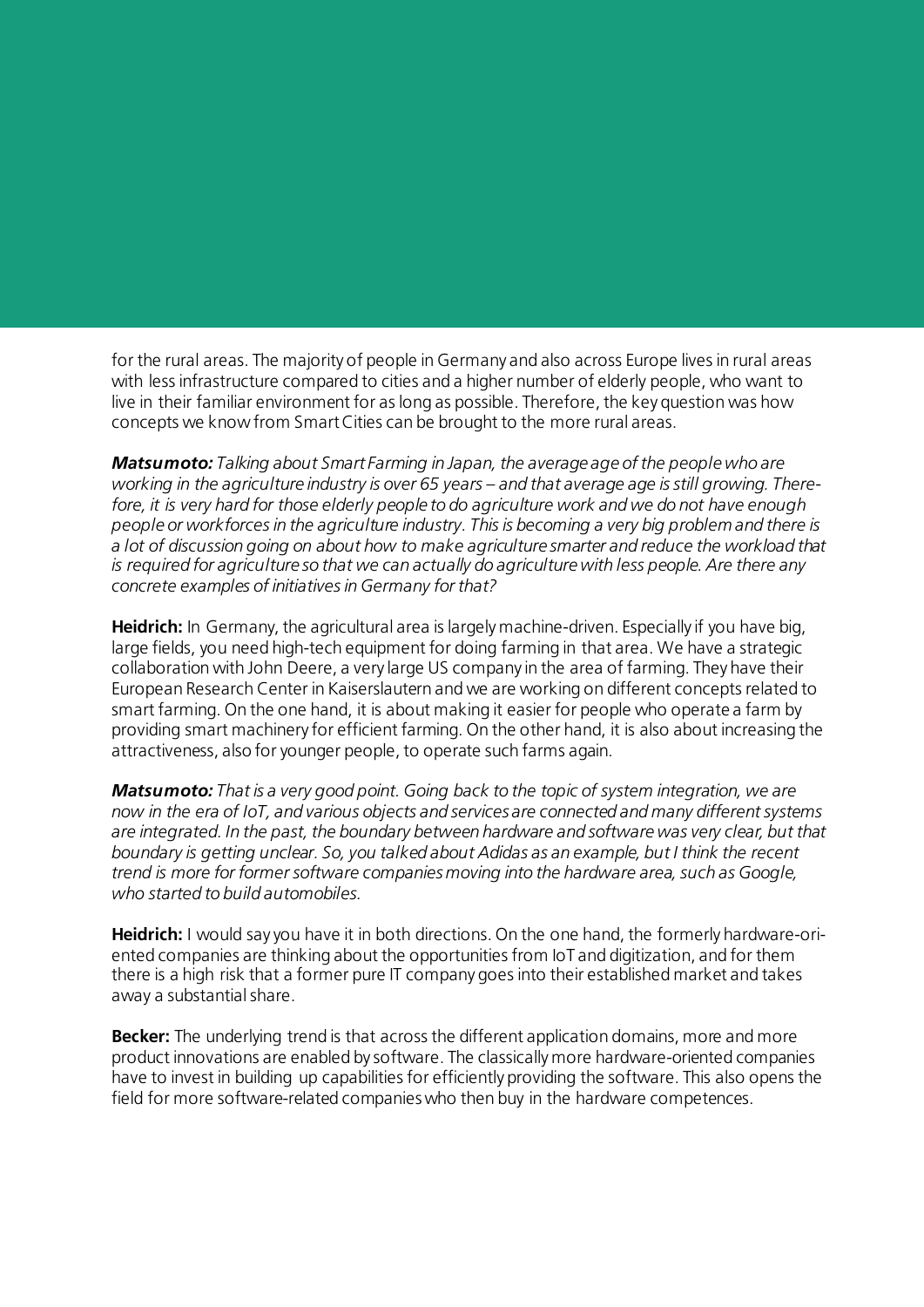*Matsumoto: In addition to systems integration, are there any other topics that IESE is focusing on?*

**Heidrich:** For us, system integration is an underlying trend that drives many different topics that are related with Systems Engineering. I mentioned Industrie 4.0 as an important application topic for us. For instance, in the BaSys 4.0 project, which is sponsored by the German Ministry of Education and Research (BMBF), we are working on a base platform for Industrie 4.0. In the PRO-OPT project, sponsored by the German Ministry for Economic Affairs and Energy (BMWi), we are working on the usage of Big Data for Smart Production. In the IUNO project, which is also sponsored by BMBF, we are working on IT security for Industrie 4.0. As you can see, we bring in many different competences in this application field.

#### *Matsumoto: Does that mean that the platform for Industrie 4.0 is already established and that it is ready for the providers to develop products on top of that?*

**Heidrich:** That would be nice, but the BaSys 4.0 project just recently started in the middle of 2016. In Germany, the platform Industrie 4.0 oversees all the related activities and pursues many parallel threads. One thread is to develop this kind of base platform. We expect to have first results early in 2017, but it is a 3-year project.

*Matsumoto: So if vendors would like to develop products for Industrie 4.0, or by complying with the standards for Industrie 4.0, will there be a common API for communicating with the platform?*

**Heidrich:** Yes, the BaSys 4.0 project will provide the necessary specifications and a reference implementation for a base platform for Industrie 4.0. For instance, you need ways for describing abstractions of concrete machines such as digital models (digital twins) of machines.

**Becker:** The first steps towards this were initiated by the Industrie 4.0 platform. They developed a reference architecture for Industrie 4.0, which is called RAMI. And now, BaSys 4.0 is about to develop a concrete "operating system" for Industrie 4.0 along this reference architecture, which can be shared across the different application areas.

#### *Matsumoto: That operating system is going to be embedded or implemented into the product, which complies with the Industrie 4.0 standards?*

**Becker:** The product will be built on top of that. Industrie 4.0 applications or products will require new capabilities, such as being more aware of the respective context and surroundings, being capable of self-organization and self-adaptation. They have to take care of safety and security at the same time. These properties have to be built in. Currently, there are no suitable approaches at hand that provide this in an open fashion.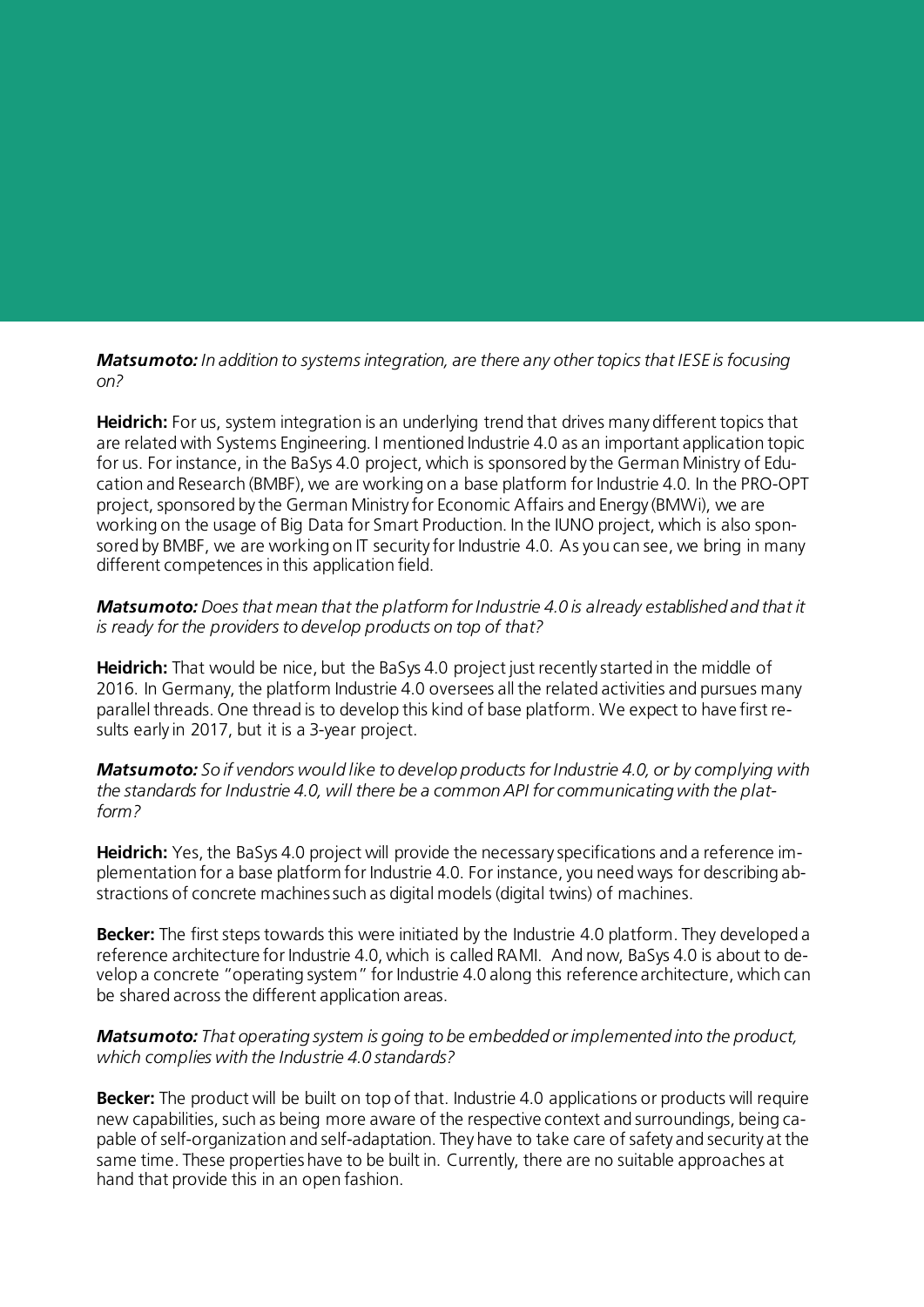*Matsumoto: But there are so many existing products that people are using already, and if we have to scrap them all and build everything new? That is going to be very costly. What is your view of that?*

**Heidrich:** I think the major idea is that you do not have to throw away everything, but try to make machines smart – also existing machines. So you must find ways for properly integrating also legacy hardware into that kind of systems. Otherwise, I think this vision of Industrie 4.0 cannot come true quickly.

**Becker:** There are already existing platforms or operating systems from commercial companies, such as Siemens, who offer their products in an Industrie 4.0 context and companies can actually use that right away (even though it is proprietary). This will most probably not change due to these newly available infrastructures. It is more the idea of making it easier for companies that are not there yet, or maybe smaller and mid-size companies who want to dive into Industrie 4.0, to provide them also with technology that facilitates the adaptation of new technologies for their products.

*Matsumoto: I think that is a very important paradigm shift because current IoT seems to work like objects starting to connect with each other on their own. There is no discipline or no order. In that sense, we have to decide on the architecture to actually make sure that safety and security issues in IoT and Industrie 4.0 are sufficiently addressed. Such mechanisms seem to be very important.*

**Becker:** For instance, there is a large-scale European project called EMC2, which is about embedded multicore systems. There, besides the architecture, especially some engineering mechanisms for engineering safety together with security are being developed. For instance, we are leading the respective work package there, where these safety and security integration approaches are developed. The challenge is not only in combining safety with security. An additional challenge is that the systems are changing at runtime. This means that we have to shift the final assurance of safety- and security-related properties from the development time to the runtime of the systems in the field. This requires new approaches from the engineering perspective.

#### *Matsumoto: I think it is very difficult to have dynamic adaptation, especially during runtime. How are you trying to achieve this, and what kind of concrete mechanisms are you thinking to use?*

**Becker:** There are dedicated models. We have a technology called ConSerts, which allows us to model system behavior or system properties. When these ConSerts models are composed at runtime, the system is able to check if the overall qualities required can be guaranteed so that, for instance, the composition of two systems would be safe. This requires that the kind of models we have of the system at development time today are pushed into runtime in the future. So that the system, once it is reconfigured, can reason about its properties.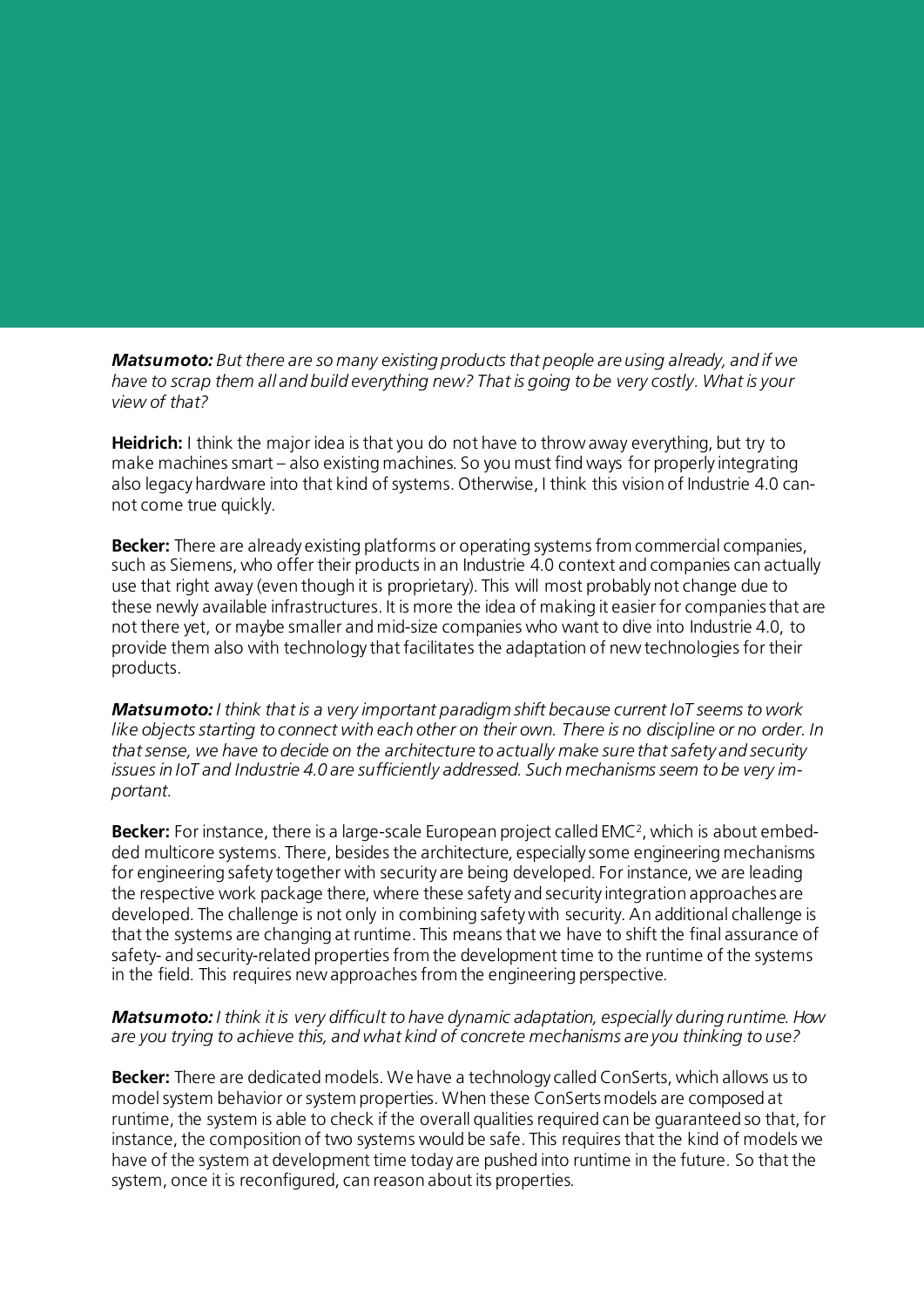*Matsumoto: Then the key question is how effectively and accurately you can actually model the systems?* 

**Becker**: That is true. With that we come back to the overarching topic of model-based or modeldriven Systems Engineering, which provides us with these models. It is important to note that it is not just a model about the system itself; we must also model the context surrounding it, including the humans for instance.

*Matsumoto: I think that is a good introduction, which leads us to Systems Engineering, which has drawn a lot of attention recently for coping with the fast changing IoT world. In your seminars held in Tokyo and Osaka, you talked about the current status of Systems Engineering in Germany and concrete case studies. Could we say that Systems Engineering in Germany is quite advanced and is widely adopted or that its usage is expanding.*

**Heidrich**: Nowadays, many companies carefully think about Systems Engineering and how to adopt it for their specific purposes. The maturity of companies is rising and according to our study, the vast majority really sees that it is a key topic for coping with future challenges. So especially for small and mid-size enterprises, it is still a challenge because they have limited amounts of resources to build up Systems Engineering competences.

*Matsumoto: I think that Systems Engineering is a very broad concept because it is often said that it is interdisciplinary and goes across multiple domains. That means, people need to build up high skills and high capabilities. If that is the requirement for the companies, it is going to be a big burden for them building up these competences.*

**Heidrich**: Of course, there is an investment in building up Systems Engineering capability. But, as you have said, the term Systems Engineering is a very broad term. It is less about a single person having to know about all the different disciplines. It is more about communication and letting the different disciplines in the organization have appropriate interfaces, talk to each other, and collaborate. If you have integrated products, the software engineers need to understand the hardware part, but also the hardware engineers need to better understand the software part. It is a big challenge for organizations to establish that kind of interaction, which is also related to the fact that previously you had pretty isolated processes.

*Matsumoto: So does that mean that a Systems Engineering concept does not only require technical changes, but also organizational transformation?*

**Heidrich:** Yes, you are absolutely right. That is one of the most important topics that we also saw in our study, that organizational change management is most challenging for the companies be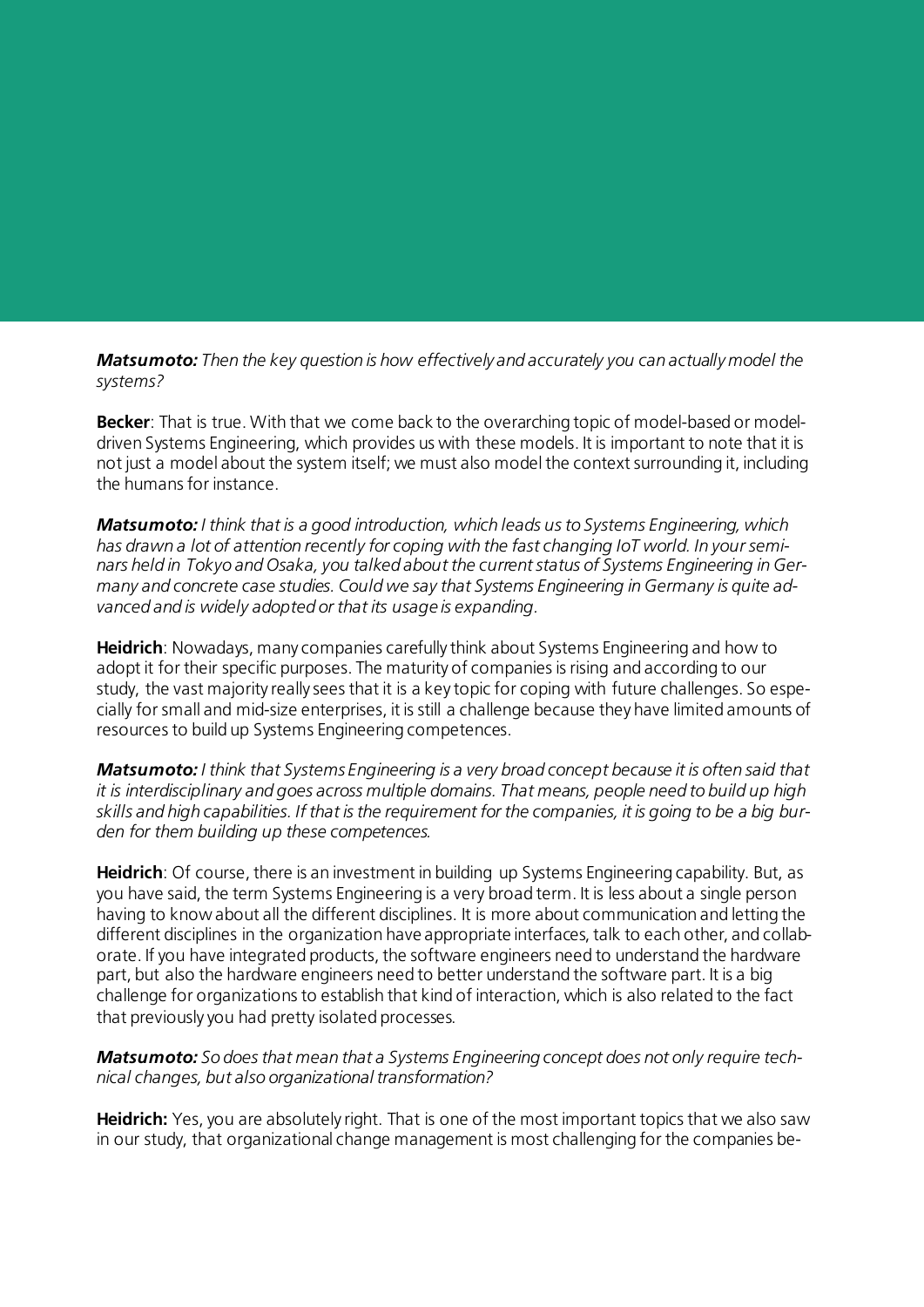cause, in order to be competitive, to set up efficient processes, you need to have the right organizational structure for doing so. Therefore, it is much more than "only" talking about technical aspects.

*Matsumoto: Did you see any particular concrete examples of companies in Germany who went through organizational transformation or reorganization?*

**Heidrich:** I think especially the bigger organizations in Germany initiated that kind of change. For instance, you find bigger companies that are very active in Systems Engineering such as Robert Bosch GmbH. In general, we also observe that it takes a certain time for initiating all these changes and it is also challenging to find the right resources. In Germany, there is a great demand for software engineers or people who have software engineering competencies.

*Matsumoto: That is a very important point because Japanese companies tend to think about Systems Engineering only from the technical perspective. Obviously there are lot of technical discussions about Systems Engineering, but not about other areas. And when we ask Japanese companies: "Are you using Systems Engineering?", the answer tends to be, "yes we are, because we use SysML".*

**Becker:** That is one part. But, on the system level it is important that you connect Systems Engineering with some business goals of the companies. There should be a clear driver or some new functions or new features in your products, which actually demand this more interdisciplinary collaboration. And from there, you would typically first have a look at how the system is structured and you would maybe start to establish some cross-sectional teams who do the Systems Engineering in a first run. Over time, once you see that you require more and more Systems Engineering capabilities, it could then also be a wise decision to reorganize the company.

*Matsumoto: In that sense, maybe the word Systems Engineering is not correct. Especially in Japanese, the word "engineering" has the connotation of technical engineering or mechanical engineering. We get the perception that engineering is that sort of engineering. So maybe a better word can be System Thinking or System-oriented Thinking.* 

**Becker:** System Thinking is already a kind of term, which implies that the engineers think about system aspects on a broader scale. Therefore, I think that system thinking is part of Systems Engineering. What is required in addition, besides requirements engineering, is especially system architecting.

**Heidrich:** Maybe it starts even earlier, because as you have said, it has a lot to do with the business models – with finding the right opportunities for my organization. Starting from these opportunities you need to think about what competences do I need, what architecture should my system have, and so on.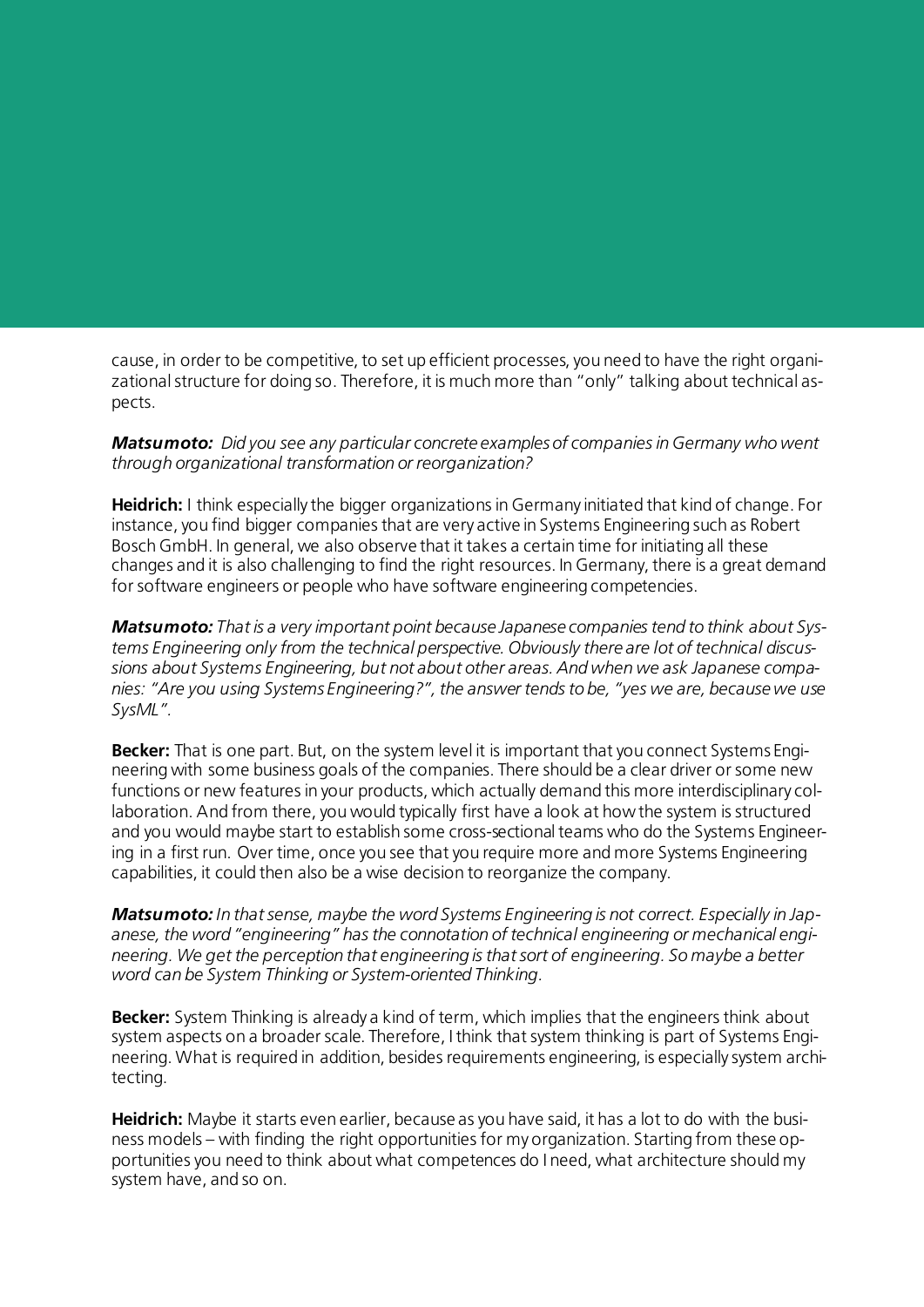**Becker:** You are absolutely right. For this, companies have to ensure that their business marketing and their engineers talk with each other and work closely together in order to exploit these business opportunities together with some technical opportunities. Typically there is no role who can do this alone. So again, a kind of interdisciplinary collaboration is required for really exploiting the potentials there.

**Heidrich:** It is important that companies think about how to open the established silos in the organization and let the people talk with each other. This is also about building up a good environment for innovation, which requires technical expertise, but you also need business expertise to think about the direction in which a company should go.

*Matsumoto: That is exactly what is happening in this area of IoT because existing closed innovation is not going to work anymore. If you stick with this closed innovation, you cannot have competitiveness. Therefore, we have to shift to open innovation.* 

#### **Heidrich:** Absolutely.

**Becker:** And open innovation not only inside a large-scale organization, but also beyond! So more and more companies think about what we call smart ecosystems, where they maybe provide just a platform where other companies can provide additional hardware devices or software applications.

*Matsumoto: So after hearing our discussion, I think my image of Systems Engineering is that it has very broad definitions or connotations. In the past, we focused on "how" to make things, but I think "what" to make is also part of Systems Engineering. When Systems Engineering becomes that broad in its nature, it is not limited to only hardware or software. It will encompass the human actors, the people, as well. Is that, you think, the correct understanding?*

**Heidrich:** Yes, that is true. I think it is more about seeing the human in the center, because at the end, the human is the one that needs to be supported and uses the services provided by the systems, and it is important to see that as a central component.

*Matsumoto: In that sense, human actors can be very, very difficult because often, I think, making a model of the human is going to be very difficult or almost impossible. Therefore, when we model systems, the challenge will become how to model the human actor.*

**Heidrich:** Yes, I think that is a very big challenge. It is also related to the privacy topic, when collecting and analyzing data about human beings. In order to model human behavior, you also need to analyze what a human is doing in which situation and let the system react accordingly. Especially in Germany data privacy is a hot topic.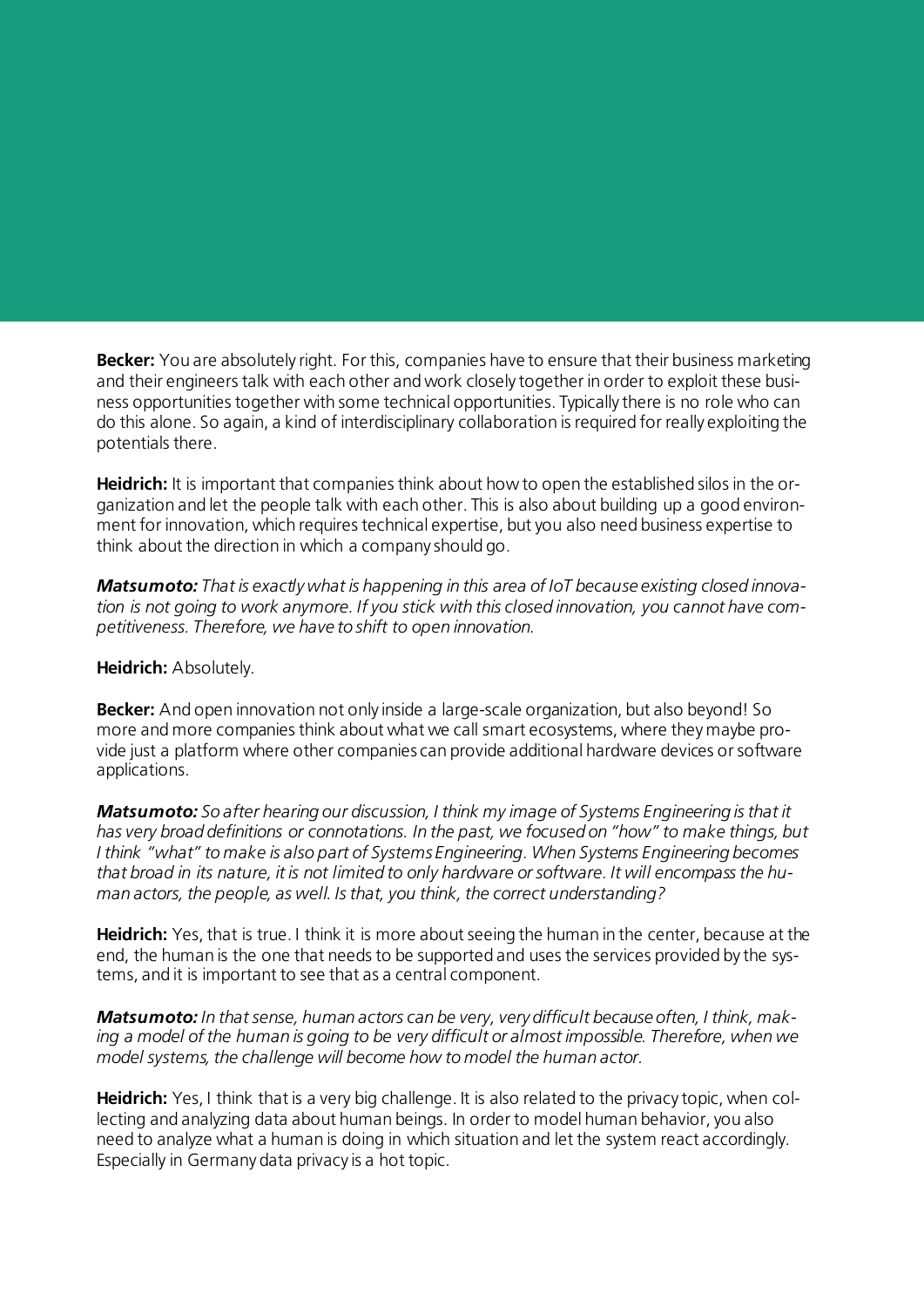*Matsumoto: What you said is true, because when we try to model people, we have to understand the historical behavior of a person. Where did that person go and what did that person do? That is privacy information. Is there any particular direction that Germany is heading to in terms of privacy and also human factor modeling?*

**Heidrich:** The topic of data privacy is very intensively discussed in Germany. In general, the individual should be able to control what is allowed to be done with the provided data, and what is not allowed to be done. I think there are basically two solution approaches there: First, we have a technical solution. So, you can try to model some kind of data usage policies. For instance, at IESE we are working on the IND2UCE framework, which tries to provide better control mechanisms regarding what is allowed to be done with data in a certain context/environment. Second, there is a non-technical solution, which is to create a higher awareness among the people regarding what kind of data they provide, and to educate them so they can make more informed decisions.

**Becker:** From a technical perspective, there is also the trend in different industries to not push all the data into the cloud so that it can be processed in a centralized way, but rather to bring these functionalities, which help to understand what people's needs or interests are, into the machines. So the function is somehow rendered in these embedded systems. That means that valuable or sensitive data can be stored locally in the machines and do not need to be "shared" with everyone in the cloud.

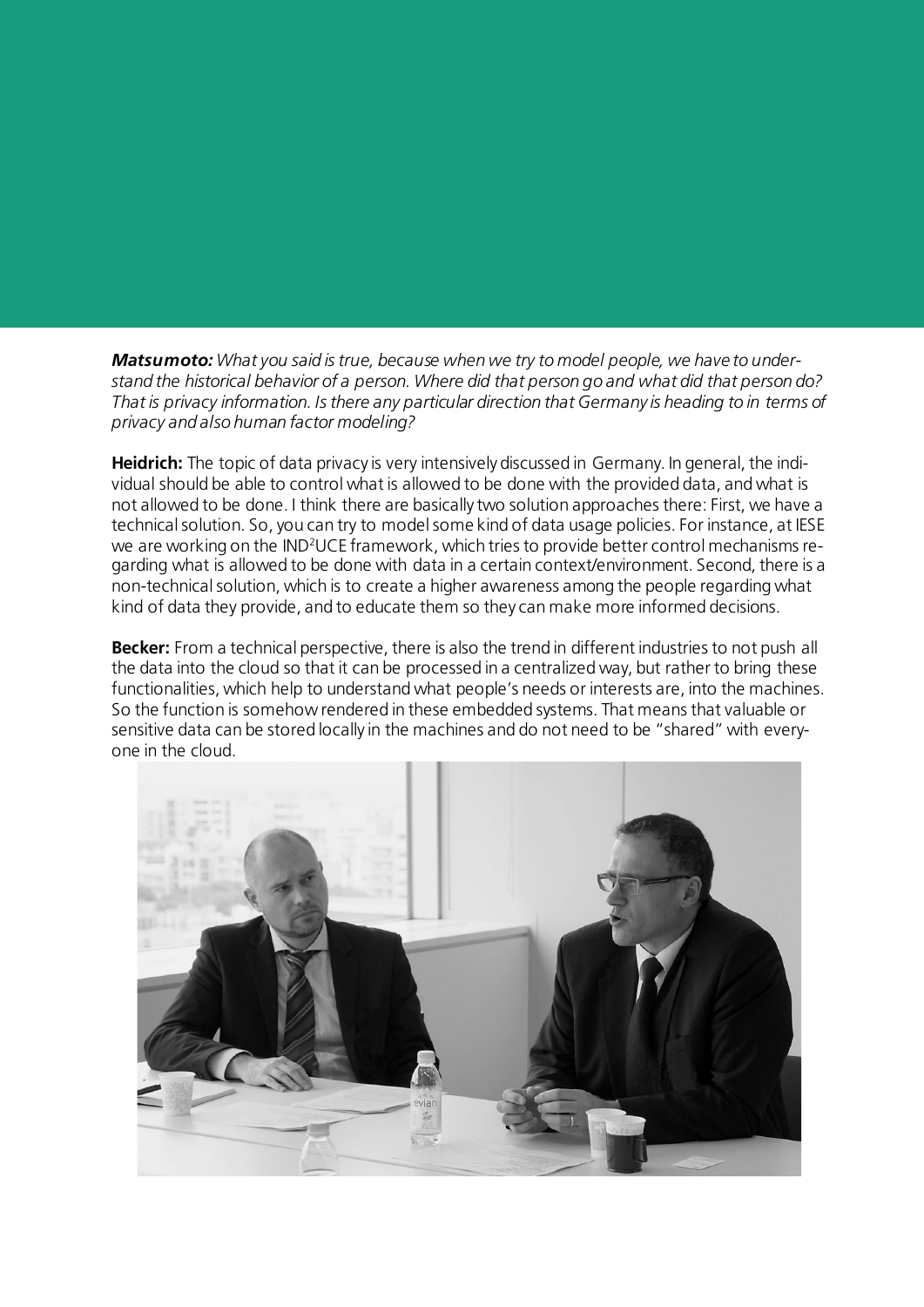**Heidrich:** I think that also fits nicely to the general principles of analyzing Big Data, bringing the functionality to the data and not the data to the functionality.

**Becker:** And this does also open some market opportunities for companies that are able to build "smart" embedded systems, who can understand the needs of their users in a better way, or maybe which could even learn their behavior while they are out in the field. Such systems most probably have a higher market potential than fairly stupid embedded systems where all the intelligence is somewhere in the cloud.

*Matsumoto: Yes, I agree with that. Especially when wearable devices become prevalent, we can actually track and measure the physical data of people such as heart rate or pulse or blood pressure. We need to have a mechanism for the users to control what data should be passed on to the cloud so that better healthcare can be provided, or what data should be stored locally in the devices for the sake of privacy.*

*So, when the system needs to have dynamic adaptation itself, the existing waterfall type of development methods may not be good enough. Mainstream development may become more agile. What do you think about that?*

**Heidrich:** Nowadays, companies are driven by shorter innovation cycles demanded by their customers. This requires a certain agility on the company level to react to changing customer demands. Therefore, I think a lot of companies in Germany are trying to establish a highly iterative process in order to react to these changing customer demands. Agile development as a process is very popular in Germany, especially in the area of information systems. However, for the development of embedded systems, interest in these approaches is also growing. We made a study some time ago about what kind of agile approaches companies apply. We saw that companies do not just use Scrum or Extreme Programming as they are described in a textbook, but they adapt that to their specific needs. For instance, Scrum does not say anything about security or functional safety and other system properties that need to be guaranteed. And even though you are applying an agile development process, you need to think about how to bring these aspects in and how to make the process a little bit more mature with respect to these aspects. At IESE we try not to be a process evangelist advocating either plan-based or agile development. You should think about what goals you have as an organization and then design a proper development process.

*Matsumoto: In Japan, the agile development method is not commonly used yet. I think the biggest reason for that is because of the Japanese industrial structure. Most of the software development is done by vendor companies and not end user-oriented companies. For agile development, both types of companies need to work together in an integrated manner, but that is very difficult in the current Japanese industrial structure. How about the situation in Germany in that perspective? Do many companies have the development functions in their organization?*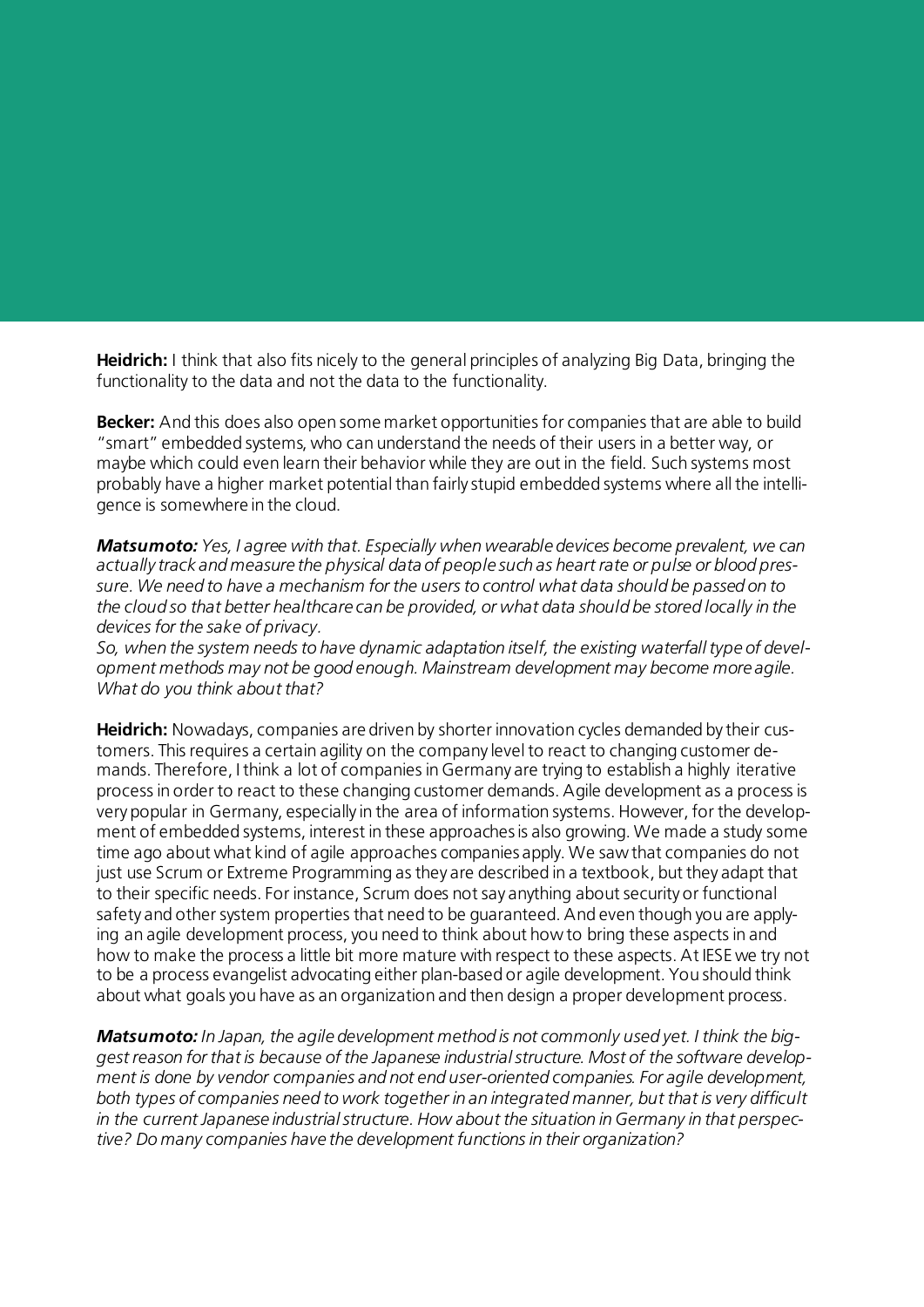**Heidrich:** That depends a little bit on the company. You have a lot of externally developed and supplied software and companies that are specialized on that kind of model. But, in general it depends on the IP and the USP. If the USP of a company is in software, they normally should try to have in-house development capabilities. If its USP is not in software, they could outsource these parts.

*Matsumoto: In a case when a company outsources to do the Systems Engineering, there are various challenges, such as contract challenges or other issues. Are there any good solutions for that?*

**Heidrich:** If you again take agile development as an example, you need to have a certain trust between the supplier of the software and the company that orders the software, because you typically pay for a number of iterations instead of having a huge, previously worked out requirements document as a basis. This requires a different kind of collaboration mode.

**Becker:** What can also be observed is that companies that shared textual requirements in the past, share parts of their system model with their suppliers in these days if model-based Systems Engineering is followed. Collaboration between the two is no longer just document-based, but if there are additional models, they can also be provided to the supplier and facilitate their development. This helps both sides to have a common understanding of what is going to be developed. And this is not just about structural models that define the system elements and the interfaces. It is especially about behavioral models, which allow so-called virtual engineering. There, a kind of heterogeneous simulation could be executed as soon as there are first models of central system elements available, which maybe combine parts from the OEM and from the supplier.

*Matsumoto: That is a very good suggestion and I think that is a very promising methodology in the future.*

**Becker:** In automotive, this is already quite heavily exploited these days.

*Matsumoto: And now I would like to move on to the last question. You have done this study about the situation in Germany. Based upon that, could you please give some recommendations or suggestions to the Japanese industry?*

**Heidrich:** I think what we are seeing in the study is that it is important first of all to think about what your opportunities are in the area of IoT and digitization. Then come up with a strategy on how to change and structure your organization appropriately. When you have established this strategy, you must think about what kind of competences you will need to build up in the area of Systems Engineering, and specifically software engineering. Then you need to also think about the engineering process that you will follow, so how to integrate the different stakeholders. We talked a lot about interdisciplinary development. Companies need to know how to integrate all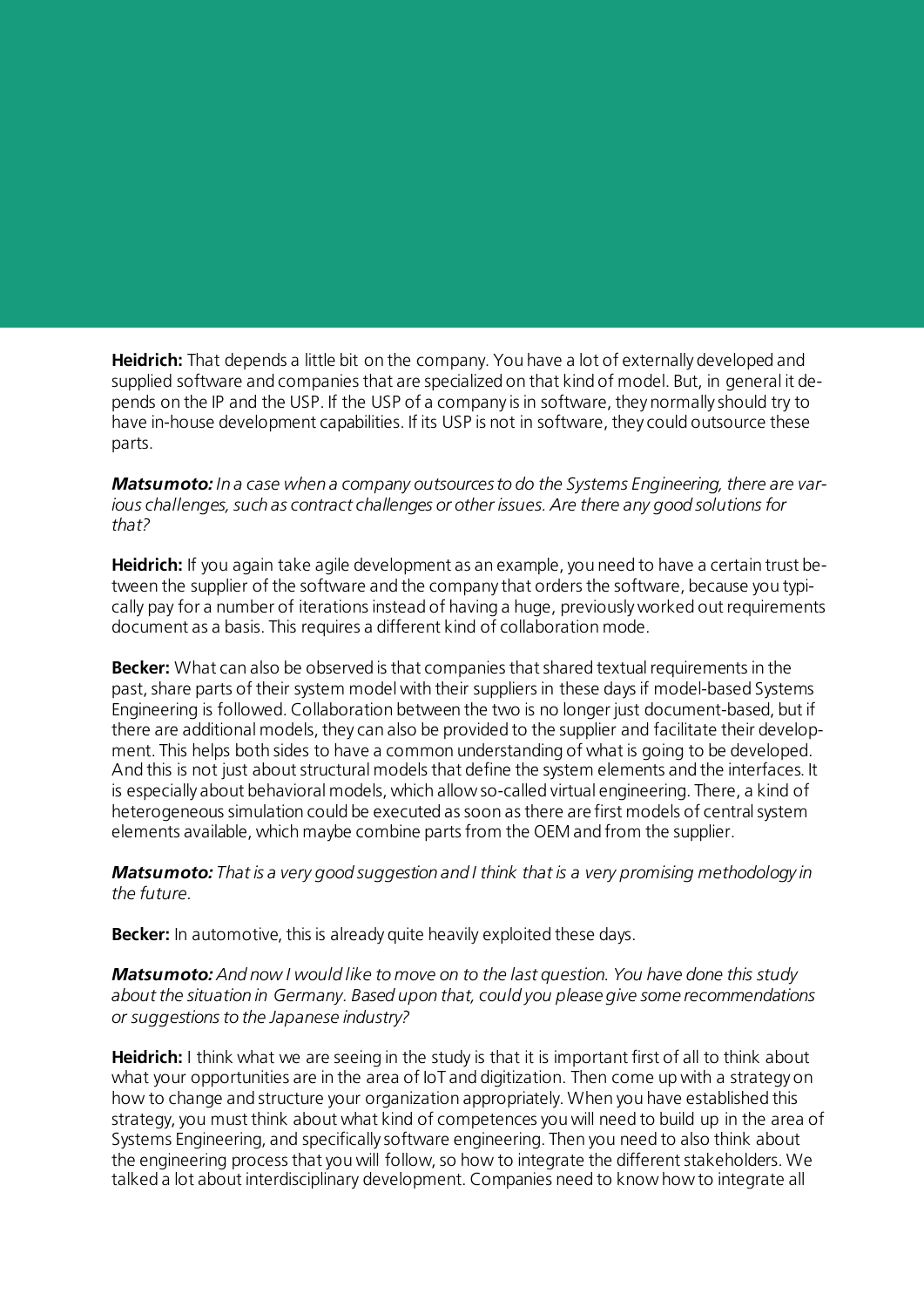the stakeholders into the development process in order to efficiently and effectively deliver products of high quality. We found three areas for practices to be established initially: The first one was in the area of model-based development, the second one requirements engineering, and the third one system verification and validation. These are good areas to start with for establishing concrete techniques, methods, and tools. Further areas of interest include the topic of virtual engineering and having integrated toolchains.

**Becker:** It is important to have an understanding of what the added value is, and from this perspective then identify the areas where the companies maybe require additional capabilities and then see how these capabilities could be added. And the answer lies not in just buying a tool and hoping that people will use it properly.

**Heidrich:** I think the most difficult part is at the very beginning, because if you do not know "what" you want to do, it is difficult to say "how" you want to do it.

**Becker:** I think there is some good help there. In Germany, there are roadmap documents on embedded systems and cyber-physical systems, and also Industrie 4.0. Typically, they include many new application scenarios. I think that could be quite a helpful source of inspiration for companies to understand what could be value-adding new application scenarios, and from there then derive the necessary capabilities they would require for Systems Engineering.

*Matsumoto: Do you have any suggestions or recommendations in terms of human resource development? How to build and foster the people who would understand and have the skills and capabilities for Systems Engineering?*

**Heidrich:** You have to distinguish two branches there. First, to educate people earlier at the university level, to also motivate the topic of Systems Engineering and provide corresponding courses and curricula. Second is continuous training on the job, to provide company-internal and external training. This was mentioned by nearly all the companies in the study as being beneficial. Participating in special distance learning programs on Systems Engineering can also extend the capabilities of people in an organization. It is probably also a good idea to not limit that education to within the company, but to also think about how to exchange your experience with other companies. For instance, become active in communities that deal with Systems Engineering and try to acquire some knowledge from these communities. I think that would be a very good strategy for an organization.

*Matsumoto: So in Germany do you have many communities of that sort? Of course, there is INCOSE, and we have JCOSE, which is the Japanese branch of INCOSE, but the number of members of JCOSE is not so high. Do you have active communities for that in Germany?*